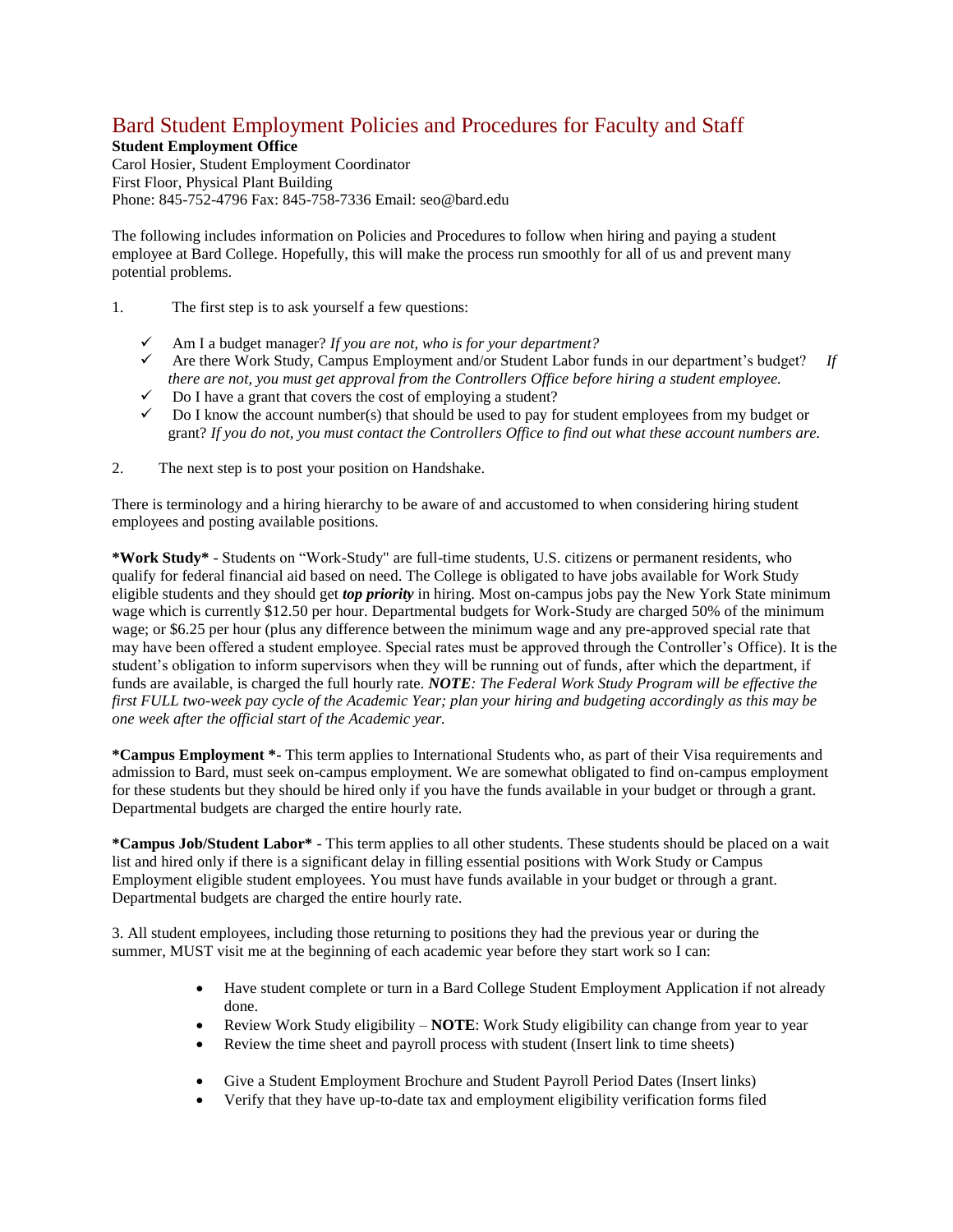\*Bard College Student Employment \*I-20 or DS-2019 Application (link to application) \*Visa \*I-9 Employment Eligibility Verification \*Passport \*W-4 (Federal Income Tax) \*I-94 of Taxation and Finance not have SS Card they need to see the \*IT-2104-E Certification of Exemption International Student Advisor) \*Direct Deposit (optional, but recommended given the \$35 fee for lost check replacements)

## **Required/Optional forms include: International students must also provide:**

\*IT-2104 New York State Department \*Social Security Card (Note: if student does From Withholding (Optional) \*Completed Foreign National Questionnaire

Forms can be found at: <https://www.bard.edu/financialaid/employment/>

Information for our International Students that can be found at: <http://inside.bard.edu/campus/departments/payroll/foreign/>

Note: If you have an application that is more customized for your department, please be sure that I have it on file so I can have the student complete it as well.

• Verify if they already have one or more positions on campus

Please ask if the student currently has another job on campus. If the answer is yes, you may want to keep your position available for a student who has no job at all. It is preferred that a student not hold more than two positions on campus.

> • Once these forms are completed, I will send an "all clear to work" e-mail to the supervisor and the student may start working!

### 4. Bi-Weekly Time Sheets

Student employees are paid every two weeks using either the manual or electronic time sheet that is provided by the Student Employment Office. It is the student's responsibility to record accurate dates and times worked. We encourage the use of the Electronic Bi-Weekly Time Sheet but you may also use the manual version.

### **Effective August 7, 2009, we will only accept time sheets that have been pre-approved by the Student**

**Employment Manager.** Others will be returned, as non-standardized timesheets slow the data entry process. We appreciate your feed back and are willing to make changes to the time sheets to better serve all departments.

#### **Time sheets may be returned if:**

| **Student name is missing (Please, no    | **Time sheet is not signed by the Supervisor                                                              |
|------------------------------------------|-----------------------------------------------------------------------------------------------------------|
| nicknames!)                              | **Times in/out incorrectly calculated                                                                     |
| **Student ID is missing                  | **Week 1 and/or Week 2 dates not indicated                                                                |
| ** Account number is missing or wrong    | **Not delivered in a sealed envelope with the                                                             |
| **Department/Job not identified          | Supervisor signature across the seal                                                                      |
| **Pencil has been used on the time sheet | **Corrections are not initialed by Supervisor                                                             |
| **Time sheet is illegible                |                                                                                                           |
|                                          | You should keep copies of your student employee's time sheets so that you can verify what information was |

included on the time sheet in the event of discrepancies and provide yourself a way of tracking your campus jobs and work study budgets.

A student's priority at Bard is academic. The maximum number of hours a student should work in a pay period during the academic year is capped at 26. This allows for more students who are work study eligible to find work.